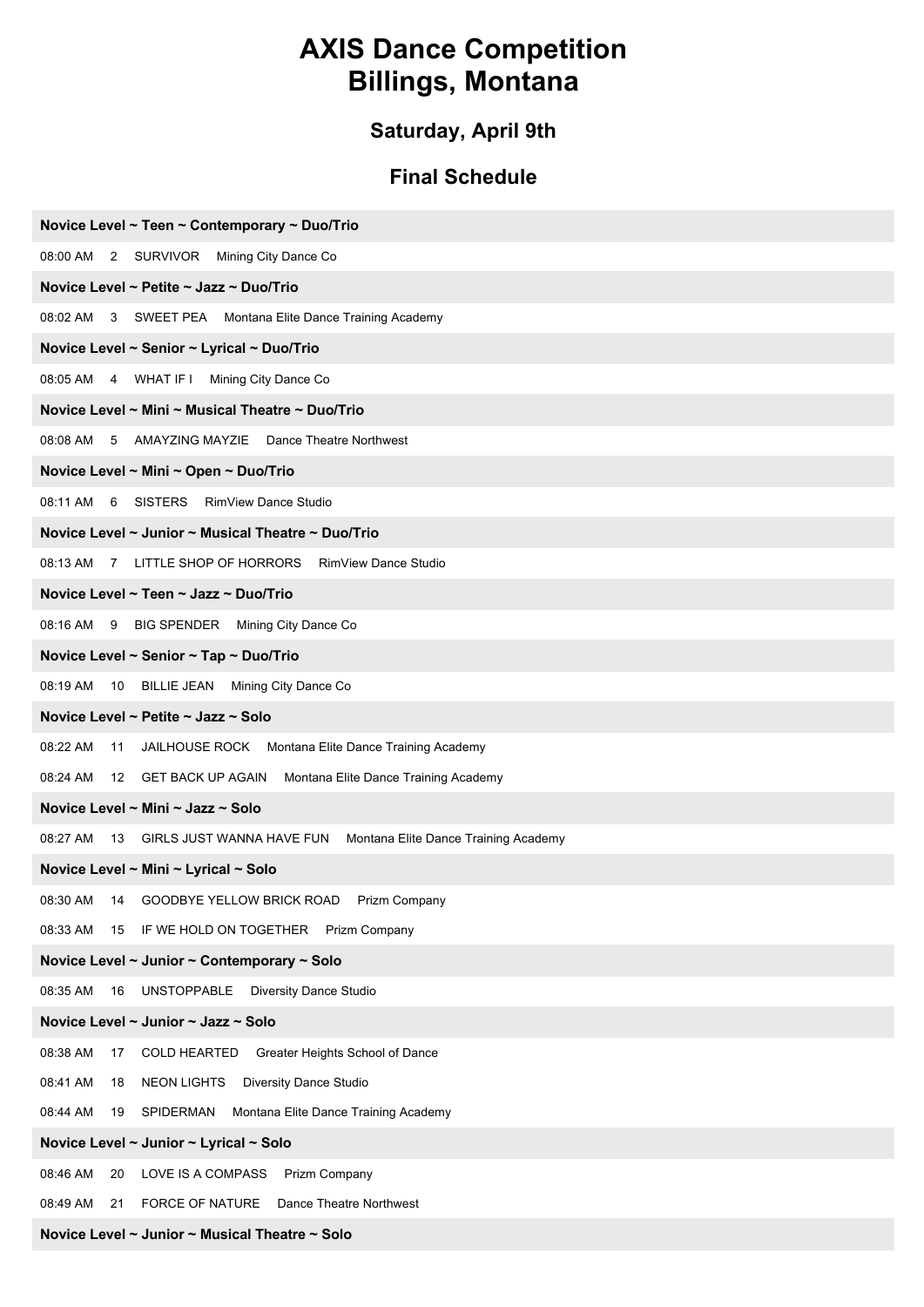| 08:52 AM 22 TAYLOR THE LATTE BOY Prizm Company               |
|--------------------------------------------------------------|
| Novice Level ~ Junior ~ Open ~ Solo                          |
| 08:55 AM 23 LOVING THIS BEAT Greater Heights School of Dance |
| Novice Level ~ Teen ~ Contemporary ~ Solo                    |
| 08:57 AM 24 THE LOSING GAME UpStage Dance Academy            |
| Novice Level ~ Teen ~ Lyrical ~ Solo                         |
| 09:00 AM<br>HEART OF GOLD UpStage Dance Academy<br>25        |
| 09:03 AM<br>JACK & JILL Dancers Anonymous<br>26              |
| 09:06 AM 27 WIND BENEATH MY WINGS Victoria's School of Dance |
| Novice Level ~ Senior ~ Lyrical ~ Solo                       |
| 09:08 AM 28 DAWN Mining City Dance Co                        |
| Novice Level ~ Mini ~ Jazz ~ Small Group                     |
| 09:11 AM 29 FAITH Mining City Dance Co                       |
| Novice Level ~ Mini ~ Lyrical ~ Small Group                  |
| 09:14 AM 30 MORNING IS MADE Prizm Company                    |
| Novice Level ~ Junior ~ Jazz ~ Small Group                   |
| 09:17 AM 31 SPICE UP YOUR LIFE Diversity Dance Studio        |
| Novice Level ~ Teen ~ Open ~ Small Group                     |
| 09:20 AM 32 PUSH IT Diversity Dance Studio                   |
| Novice Level ~ Teen ~ Contemporary ~ Large Group             |
| AGGRESSOR Mining City Dance Co<br>09:23 AM<br>33             |
| Novice Level ~ Mini ~ Lyrical ~ Large Group                  |
| 09:27 AM 34 BOTH SIDES NOW Prizm Company                     |
| Novice Level ~ Teen ~ Jazz ~ Small Group                     |
| 09:31 AM<br>35<br>DANCE WITH ME Diversity Dance Studio       |
| Novice Level ~ Senior ~ Jazz ~ Small Group                   |
| 09:34 AM 36 BODY LANGUAGE Mining City Dance Co               |
| Novice Level ~ Teen ~ Jazz ~ Small Group                     |
| 09:37 AM 37 THIS GIRL Prizm Company                          |
| Novice Level ~ Junior ~ Lyrical ~ Small Group                |
| 38 ARMS<br><b>RimView Dance Studio</b><br>09:40 AM           |
| Novice Level ~ Teen ~ Tap ~ Small Group                      |
| 09:43 AM 39 DOVE'S CRY Mining City Dance Co                  |
| Novice Level ~ Junior ~ Lyrical ~ Small Group                |
| 09:46 AM 40 WISH I LOVED YOU Diversity Dance Studio          |
| Novice Level ~ Teen ~ Modern ~ Small Group                   |
| 09:49 AM<br>41<br>COVEN OF FIRE UpStage Dance Academy        |
| Novice Level ~ Petite ~ Open ~ Small Group                   |
| 09:52 AM<br>42 ROCK A HULA LUAU RimView Dance Studio         |
| Novice Level ~ Petite ~ Jazz ~ Small Group                   |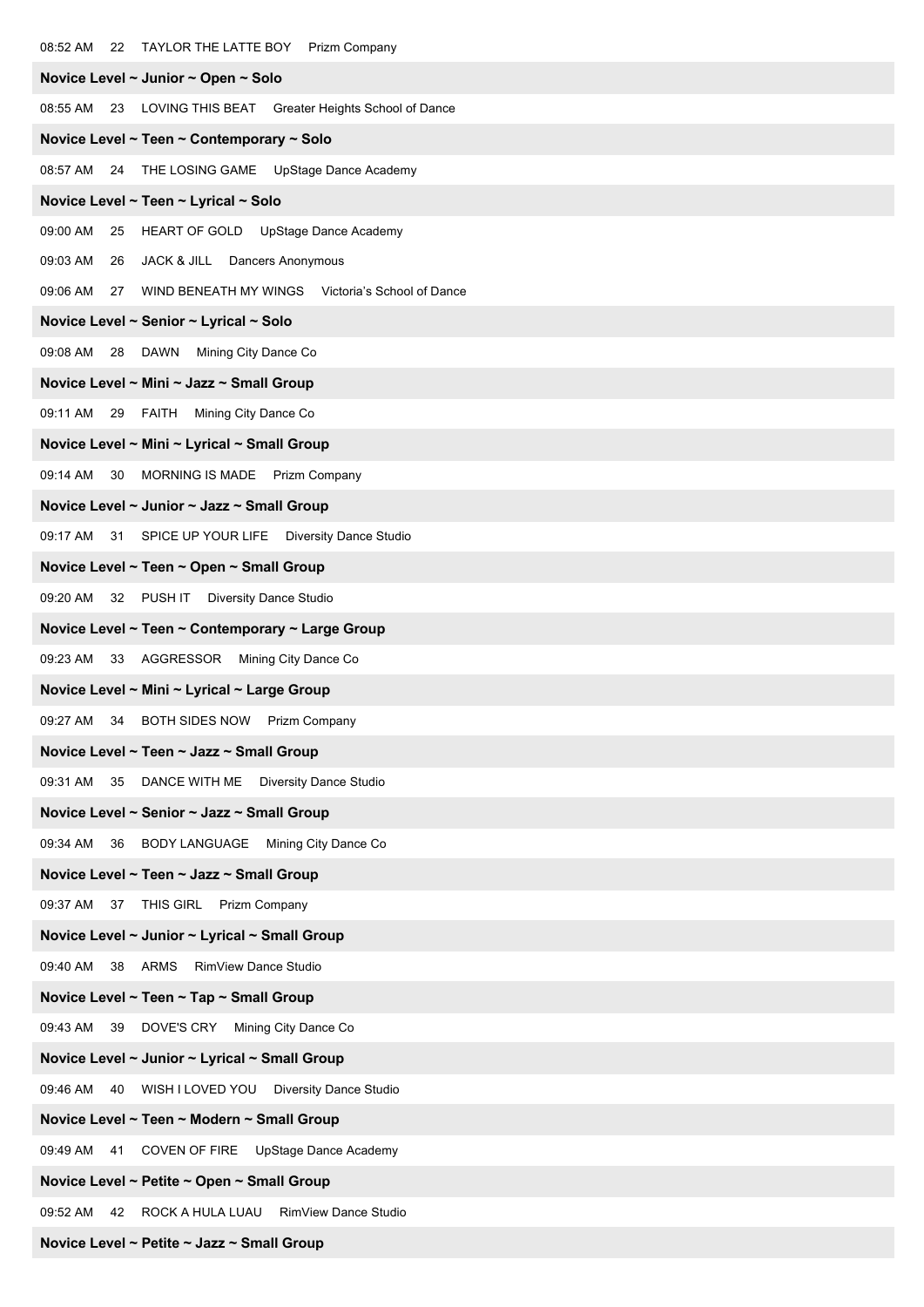| CALLING ALL THE MONSTERS Gravity Performing Arts Center<br>09:55 AM<br>42a |
|----------------------------------------------------------------------------|
| Novice Level ~ Junior ~ Jazz ~ Small Group                                 |
| 09:58 AM 43 TANGLED UP Greater Heights School of Dance                     |
| Novice Level ~ Mini ~ Jazz ~ Large Group                                   |
| 10:01 AM 44 MONEY Prizm Company                                            |
| Novice Level ~ Mini ~ Tap ~ Large Group                                    |
| 10:05 AM<br>45 FRIEND IN ME Diversity Dance Studio                         |
| JUDGES BREAK (start back 10:19 AM)                                         |
| Novice Level ~ Mini ~ Open ~ Small Group                                   |
| MAMA I'M A BIG GIRL NOW RimView Dance Studio<br>10:19 AM<br>46             |
| 10:22 AM 47 SAVED BY THE BELL Greater Heights School of Dance              |
| Novice Level ~ Junior ~ Modern ~ Small Group                               |
| 10:25 AM<br>48 HAPPY VOICES Diversity Dance Studio                         |
| Novice Level ~ Teen ~ Lyrical ~ Large Group                                |
| 10:28 AM 49 GHOSTS Mining City Dance Co                                    |
| Novice Level ~ Petite ~ Tap ~ Small Group                                  |
| 50 LITTLE BITTY PRETTY ONE Mining City Dance Co<br>10:32 AM                |
| Novice Level ~ Mini ~ Lyrical ~ Small Group                                |
| 10:35 AM 51 GRAND ADVENTURE Diversity Dance Studio                         |
| Novice Level ~ Mini ~ Lyrical ~ Large Group                                |
| 10:38 AM 52 WINTER SONG RimView Dance Studio                               |
| Novice Level ~ Junior ~ Ballet ~ Small Group                               |
| 10:42 AM 53 SUNFLOWER Cody Center for the Performing Arts                  |
| Novice Level ~ Junior ~ Tap ~ Large Group                                  |
| 10:45 AM<br>54 TIMBER Diversity Dance Studio                               |
| Novice Level ~ Junior ~ Open ~ Small Group                                 |
| 10:49 AM<br>GREASE MEGA MIX RimView Dance Studio<br>55                     |
| Novice Level ~ Teen ~ Lyrical ~ Large Group                                |
| 10:52 AM 56 RESCUE UpStage Dance Academy                                   |
| Novice Level ~ Mini ~ Tap ~ Line                                           |
| 10:56 AM 57 SHAKE IT OFF Prizm Company                                     |
| Novice Level ~ Junior ~ Open ~ Small Group                                 |
| 11:00 AM<br>58 HOT! HOT! HOT! RimView Dance Studio                         |
| Novice Level ~ Teen ~ Jazz ~ Large Group                                   |
| 11:03 AM 59 VIKINGER Mining City Dance Co                                  |
| Novice Level ~ Junior ~ Lyrical ~ Small Group                              |
| 11:07 AM<br>60<br>MOMENT OF TRUTH Cody Center for the Performing Arts      |
| Novice Level ~ Junior ~ Tap ~ Small Group                                  |
| DON'T STOP ME NOW Mining City Dance Co<br>11:10 AM<br>61                   |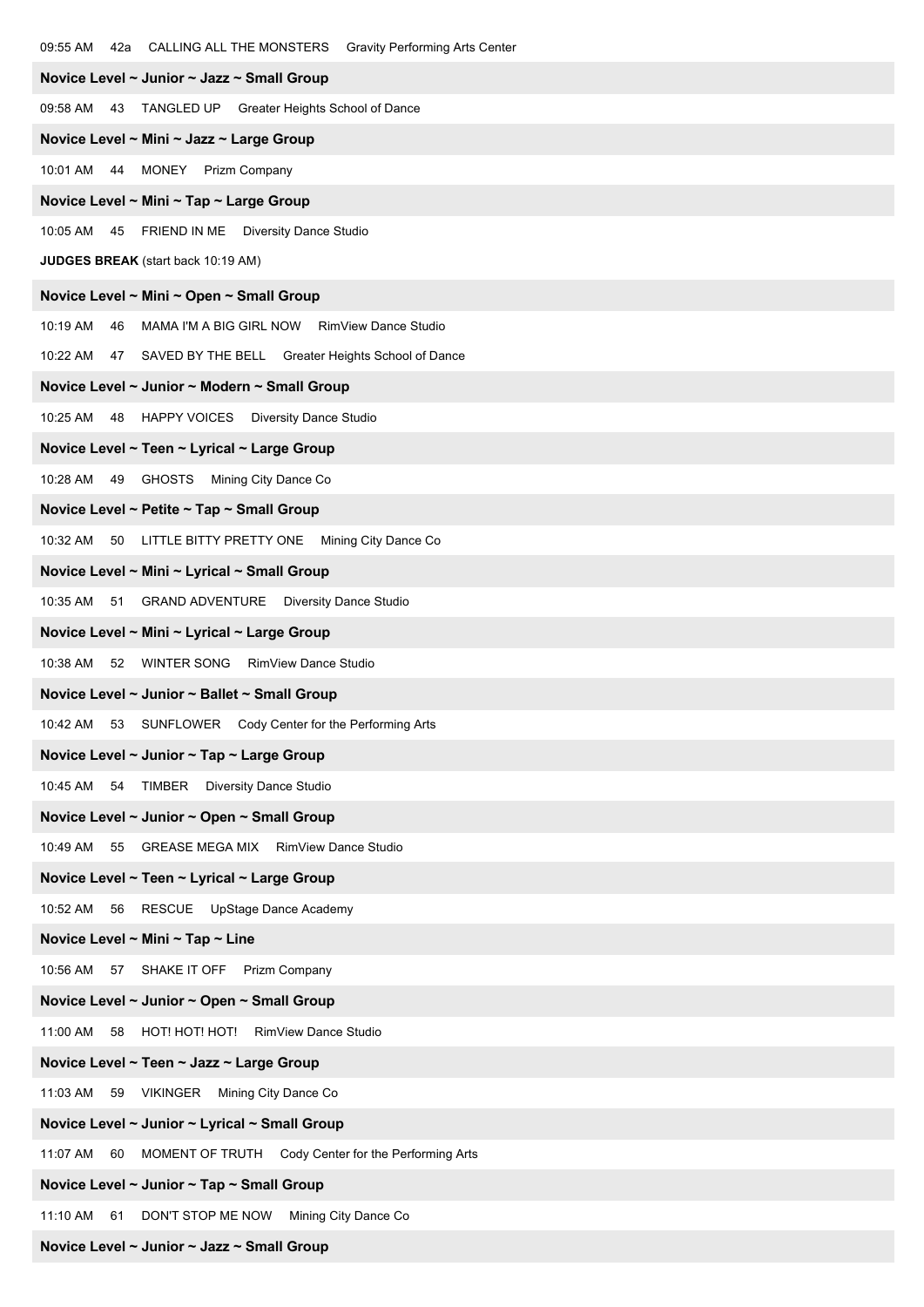| 62 DIAMONDS UpStage Dance Academy<br>11:13 AM                   |
|-----------------------------------------------------------------|
| Novice Level ~ Senior ~ Lyrical ~ Small Group                   |
| 11:16 AM 63 PAPER THIN Mining City Dance Co                     |
| Novice Level ~ Junior ~ Tap ~ Small Group                       |
| 11:19 AM 64 GOODY TWO SHOES RimView Dance Studio                |
| Novice Level ~ Teen ~ Jazz ~ Large Group                        |
| 11:22 AM 65 EXPRESS Mining City Dance Co                        |
| Novice Level ~ Teen ~ Hip Hop ~ Small Group                     |
| 11:26 AM 66 FEELIN' MYSELF Diversity Dance Studio               |
| Novice Level ~ Junior ~ Lyrical ~ Large Group                   |
| 11:29 AM 67 MEAN IT Mining City Dance Co                        |
| Novice Level ~ Teen ~ Tap ~ Small Group                         |
| 11:33 AM 68 ROCKAFELLER Prizm Company                           |
| Novice Level ~ Mini ~ Tap ~ Small Group                         |
| 11:36 AM 69 MR. ROBOTO RimView Dance Studio                     |
| Novice Level ~ Mini ~ Jazz ~ Small Group                        |
| 11:39 AM<br>70 LIKE THE ZOMBIES DO Prizm Company                |
| Novice Level ~ Petite ~ Ballet ~ Small Group                    |
| 11:42 AM 71 HEAVEN Mining City Dance Co                         |
| Novice Level ~ Junior ~ Contemporary ~ Duo/Trio                 |
| 11:45 AM<br>71a HALF A MAN DFy Dance Project                    |
| Novice Level ~ Mini ~ Jazz ~ Small Group                        |
| 72 B.E.A.T. Diversity Dance Studio<br>11:48 AM                  |
| Novice Level ~ Senior ~ Tap ~ Small Group                       |
| 11:51 AM<br>73<br>SHIPPING UP TO BOSTON<br>Mining City Dance Co |
| Novice Level ~ Teen ~ Contemporary ~ Small Group                |
| 11:54 AM<br>74 CARRY YOU<br><b>Diversity Dance Studio</b>       |
| Novice Level ~ Junior ~ Jazz ~ Line                             |
| 75 DANGER ZONE Mining City Dance Co<br>11:57 AM                 |
| Novice Level ~ Teen ~ Jazz ~ Production                         |
| 12:01 PM<br>76<br><b>FAME</b><br>Prizm Company                  |
| Novice Level ~ Junior ~ Jazz ~ Duo/Trio                         |
| 76a LETS GET LOUD DFy Dance Project<br>12:09 PM                 |
| BREAK (PREPARE FOR AWARDS)12:09PM-12:19PM                       |
| NOVICE AWARDS12:19PM-12:59PM                                    |
| Intermediate Level ~ Mini ~ Jazz ~ Solo                         |
| 01:02 PM<br>SECRET RECIPE Diversity Dance Studio<br>77          |
| 01:04 PM<br>I'M FABULOUS<br><b>Diversity Dance Studio</b><br>78 |
| Intermediate Level ~ Junior ~ Contemporary ~ Solo               |

01:07 PM 79 GO THE DISTANCE Montana Elite Dance Training Academy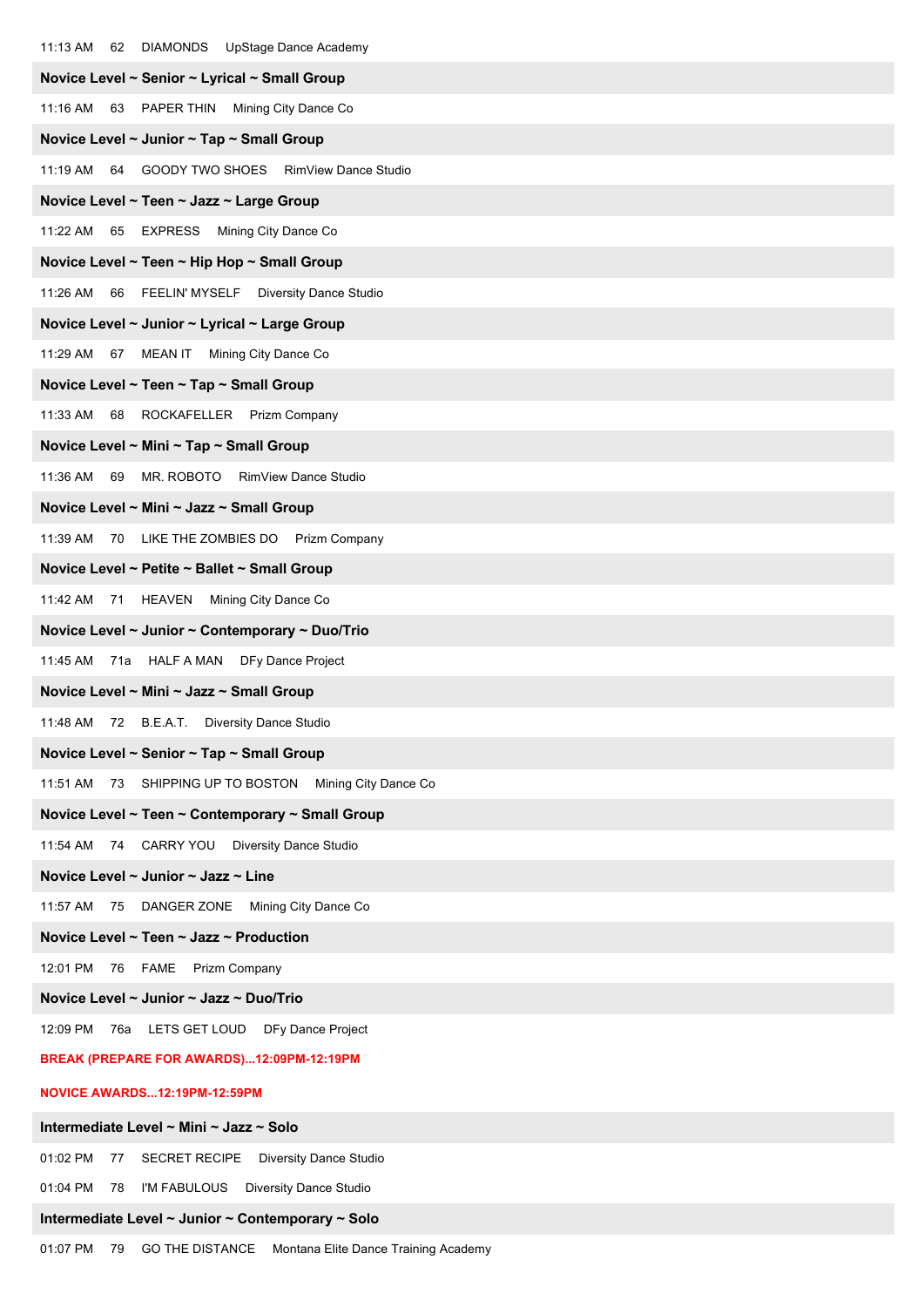| 01:10 PM<br>FOOLISH<br><b>Diversity Dance Studio</b><br>80                                                                             |  |
|----------------------------------------------------------------------------------------------------------------------------------------|--|
| 01:13 PM<br>BURNING PILE RimView Dance Studio<br>81                                                                                    |  |
| 01:15 PM<br>GIRL NEXT DOOR Diversity Dance Studio<br>82                                                                                |  |
| Intermediate Level ~ Junior ~ Hip Hop ~ Solo                                                                                           |  |
| 01:18 PM<br>12 STEP<br>83<br>RimView Dance Studio                                                                                      |  |
| 01:21 PM<br>83a SCOOBY DOO PAPA Raizetna Dance Company                                                                                 |  |
| Intermediate Level ~ Junior ~ Jazz ~ Solo                                                                                              |  |
| 01:24 PM<br>EVACUATE THE DANCE FLOOR RimView Dance Studio<br>84                                                                        |  |
| 01:26 PM<br>CLUMSY<br><b>Diversity Dance Studio</b><br>85                                                                              |  |
| 01:29 PM<br>FABULOUS Victoria's School of Dance<br>86                                                                                  |  |
| Intermediate Level ~ Junior ~ Lyrical ~ Solo                                                                                           |  |
| 01:32 PM<br>WAVES<br><b>Diversity Dance Studio</b><br>87                                                                               |  |
| 01:35 PM<br><b>RIVER</b><br><b>Diversity Dance Studio</b><br>88                                                                        |  |
| 01:37 PM<br>WINTER'S NIGHT Prizm Company<br>89                                                                                         |  |
| 01:40 PM<br>COVER ME IN SUNSHINE RimView Dance Studio<br>90                                                                            |  |
| 01:43 PM<br>NEVER ENOUGH Victoria's School of Dance<br>90a                                                                             |  |
| Intermediate Level ~ Junior ~ Musical Theatre ~ Solo                                                                                   |  |
| 01:46 PM<br>91<br>UN POCO LOCO RimView Dance Studio                                                                                    |  |
| Intermediate Level ~ Junior ~ Open ~ Solo                                                                                              |  |
| 01:48 PM<br>MAMA YO Diversity Dance Studio<br>92                                                                                       |  |
| 01:51 PM<br>93<br>I HATE MYSELF FOR LOVING YOU<br><b>RimView Dance Studio</b>                                                          |  |
| Intermediate Level ~ Teen ~ Contemporary ~ Solo                                                                                        |  |
| 01:54 PM<br>94 LAY BY ME<br>Prizm Company                                                                                              |  |
| 01:57 PM<br>AN EVENING I WILL NOT FORGET<br>RimView Dance Studio<br>95                                                                 |  |
| 01:59 PM<br><b>Diversity Dance Studio</b><br>96<br>US                                                                                  |  |
| 02:02 PM<br>TRAUMA<br>Diversity Dance Studio<br>97                                                                                     |  |
| 02:05 PM<br>WANTED<br>Dance Theatre Northwest<br>98                                                                                    |  |
| 02:08 PM<br>PERFECTLY IMPERFECT<br><b>Diversity Dance Studio</b><br>99                                                                 |  |
| 02:10 PM<br>100<br>SOMEONE TO YOU<br>Diversity Dance Studio<br>02:13 PM<br>IT'S OK                                                     |  |
| 101<br><b>Diversity Dance Studio</b>                                                                                                   |  |
| Intermediate Level ~ Teen ~ Hip Hop ~ Solo                                                                                             |  |
| 02:16 PM<br><b>FAMOUS</b><br>RimView Dance Studio<br>102<br>02:19 PM<br>103<br><b>BEST LIFE</b><br>Cody Center for the Performing Arts |  |
| 02:21 PM<br>104<br><b>BIGGIE</b><br>Diversity Dance Studio                                                                             |  |
| 02:24 PM<br>105<br>WALK THIS WAY RimView Dance Studio                                                                                  |  |
|                                                                                                                                        |  |
|                                                                                                                                        |  |
| Intermediate Level ~ Teen ~ Jazz ~ Solo                                                                                                |  |
| 02:27 PM<br>WHY'D YOU DO IT<br>Prizm Company<br>106                                                                                    |  |
| 02:30 PM<br>RimView Dance Studio<br>107<br>MY PEROGATIVE                                                                               |  |
| Intermediate Level ~ Teen ~ Lyrical ~ Solo<br>02:32 PM<br>108<br>WELCOME TO WONDERLAND<br>Greater Heights School of Dance              |  |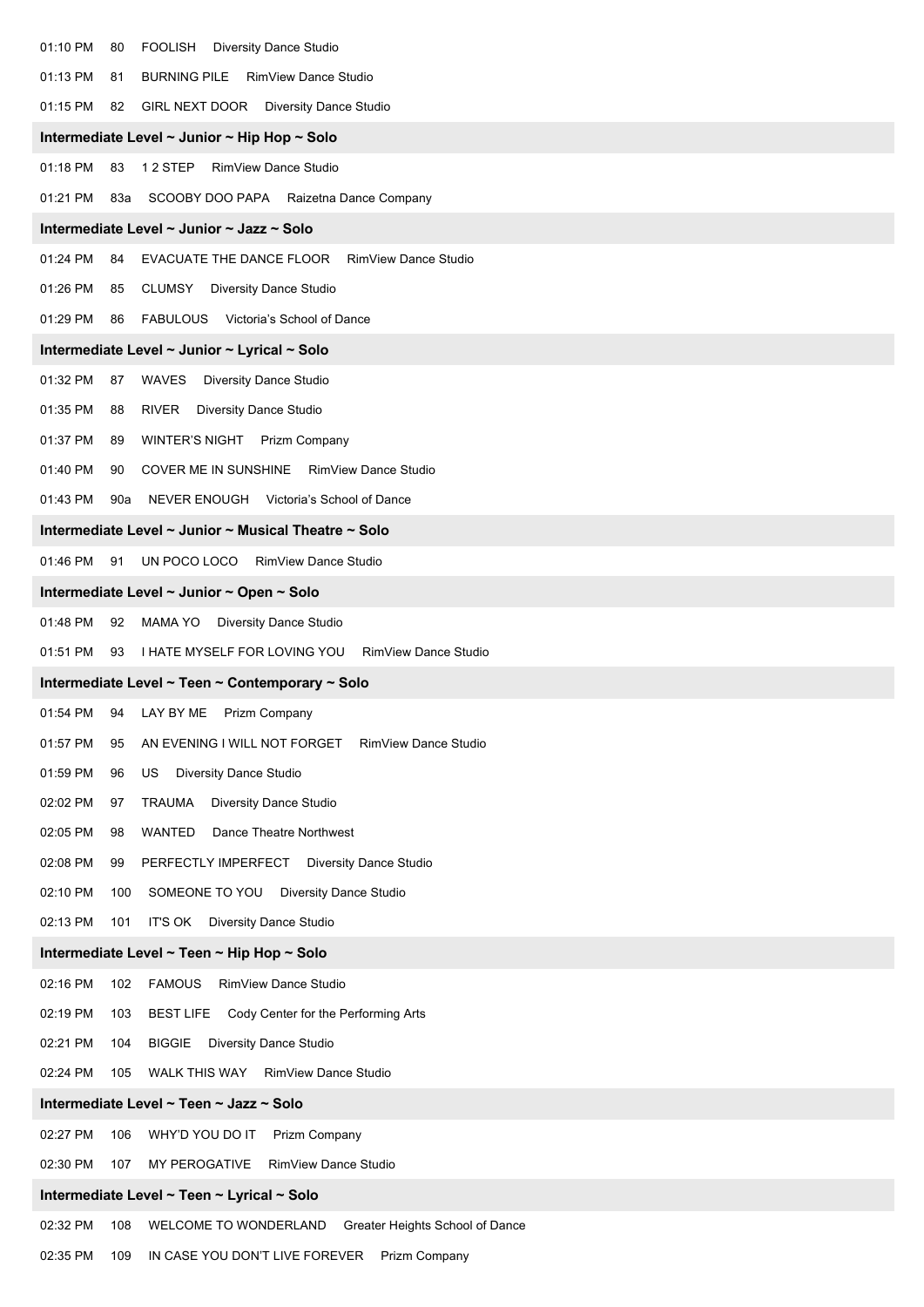| 02:38 PM<br>110<br>YOU LOST ME<br><b>RimView Dance Studio</b>               |  |  |  |  |  |
|-----------------------------------------------------------------------------|--|--|--|--|--|
| Intermediate Level ~ Teen ~ Musical Theatre ~ Solo                          |  |  |  |  |  |
| 02:41 PM<br>Dance Theatre Northwest<br>111<br>RIGHT HAND MAN                |  |  |  |  |  |
| 02:43 PM<br>BRIDE'S LAMENT Dance Theatre Northwest<br>112                   |  |  |  |  |  |
| Intermediate Level ~ Teen ~ Open ~ Solo                                     |  |  |  |  |  |
| 02:46 PM<br>113 IN THE END Greater Heights School of Dance                  |  |  |  |  |  |
| Intermediate Level ~ Teen ~ Pointe ~ Solo                                   |  |  |  |  |  |
| 02:49 PM<br>114 GOLD DUST Cody Center for the Performing Arts               |  |  |  |  |  |
| Intermediate Level ~ Senior ~ Ballet ~ Solo                                 |  |  |  |  |  |
| 02:52 PM<br>115 CHARMS Cody Center for the Performing Arts                  |  |  |  |  |  |
| Intermediate Level ~ Senior ~ Hip Hop ~ Solo                                |  |  |  |  |  |
| 02:54 PM<br>115a<br><b>BACK AGAIN</b><br>Raizetna Dance Company             |  |  |  |  |  |
| Intermediate Level ~ Senior ~ Contemporary ~ Solo                           |  |  |  |  |  |
| 02:57 PM<br>ADULT<br><b>Diversity Dance Studio</b><br>116                   |  |  |  |  |  |
| 03:00 PM<br>THE CHOIR<br>117<br><b>Diversity Dance Studio</b>               |  |  |  |  |  |
| 03:03 PM<br>DREAMS<br>118<br><b>Diversity Dance Studio</b>                  |  |  |  |  |  |
| 03:05 PM<br>DANCE MONKEY Dance Theatre Northwest<br>119                     |  |  |  |  |  |
| 03:08 PM<br>120<br><b>DEPART</b><br><b>Movements Dance</b>                  |  |  |  |  |  |
| 03:11 PM<br>THE STORY<br><b>Diversity Dance Studio</b><br>121               |  |  |  |  |  |
| Intermediate Level ~ Senior ~ Lyrical ~ Solo                                |  |  |  |  |  |
| 03:14 PM<br>Dance Theatre Northwest<br>122<br>THE WAY I AM                  |  |  |  |  |  |
| 03:16 PM<br>CUT ME LOOSE Prizm Company<br>123                               |  |  |  |  |  |
| 03:19 PM<br>ANGEL BY THE WINGS Victoria's School of Dance<br>124            |  |  |  |  |  |
| CHEMTRIALS OVER THE COUNTRY CLUB Raizetna Dance Company<br>03:22 PM<br>124a |  |  |  |  |  |
| Intermediate Level ~ Senior ~ Musical Theatre ~ Solo                        |  |  |  |  |  |
| 03:25 PM<br>NOTHING SHORT OF WONDERFUL<br>Dance Theatre Northwest<br>125    |  |  |  |  |  |
| 03:27 PM<br>GORGEOUS Raizetna Dance Company<br>125a                         |  |  |  |  |  |
| Intermediate Level ~ Senior ~ Open ~ Solo                                   |  |  |  |  |  |
| 03:30 PM<br>FOOLS Dancers Anonymous<br>126                                  |  |  |  |  |  |
| 03:33 PM<br><b>FLICKERS</b><br>Prizm Company<br>127                         |  |  |  |  |  |
| 03:36 PM<br>128<br>ABRACADABRA Greater Heights School of Dance              |  |  |  |  |  |
| 03:38 PM<br>129<br>SKIN Greater Heights School of Dance                     |  |  |  |  |  |
| <b>JUDGES BREAK</b> (start back 03:51 PM)                                   |  |  |  |  |  |
| Intermediate Level ~ Mini ~ Open ~ Duo/Trio                                 |  |  |  |  |  |
| 03:51 PM<br>JUNGLE GIRLS Diversity Dance Studio<br>130                      |  |  |  |  |  |
| Intermediate Level ~ Junior ~ Jazz ~ Duo/Trio                               |  |  |  |  |  |
| 03:54 PM<br>LIKE THE ZOMBIES DO Montana Elite Dance Training Academy<br>131 |  |  |  |  |  |
| 03:57 PM<br>131a<br>WASH AND SET Gravity Performing Arts Center             |  |  |  |  |  |
| Intermediate Level ~ Junior ~ Musical Theatre ~ Duo/Trio                    |  |  |  |  |  |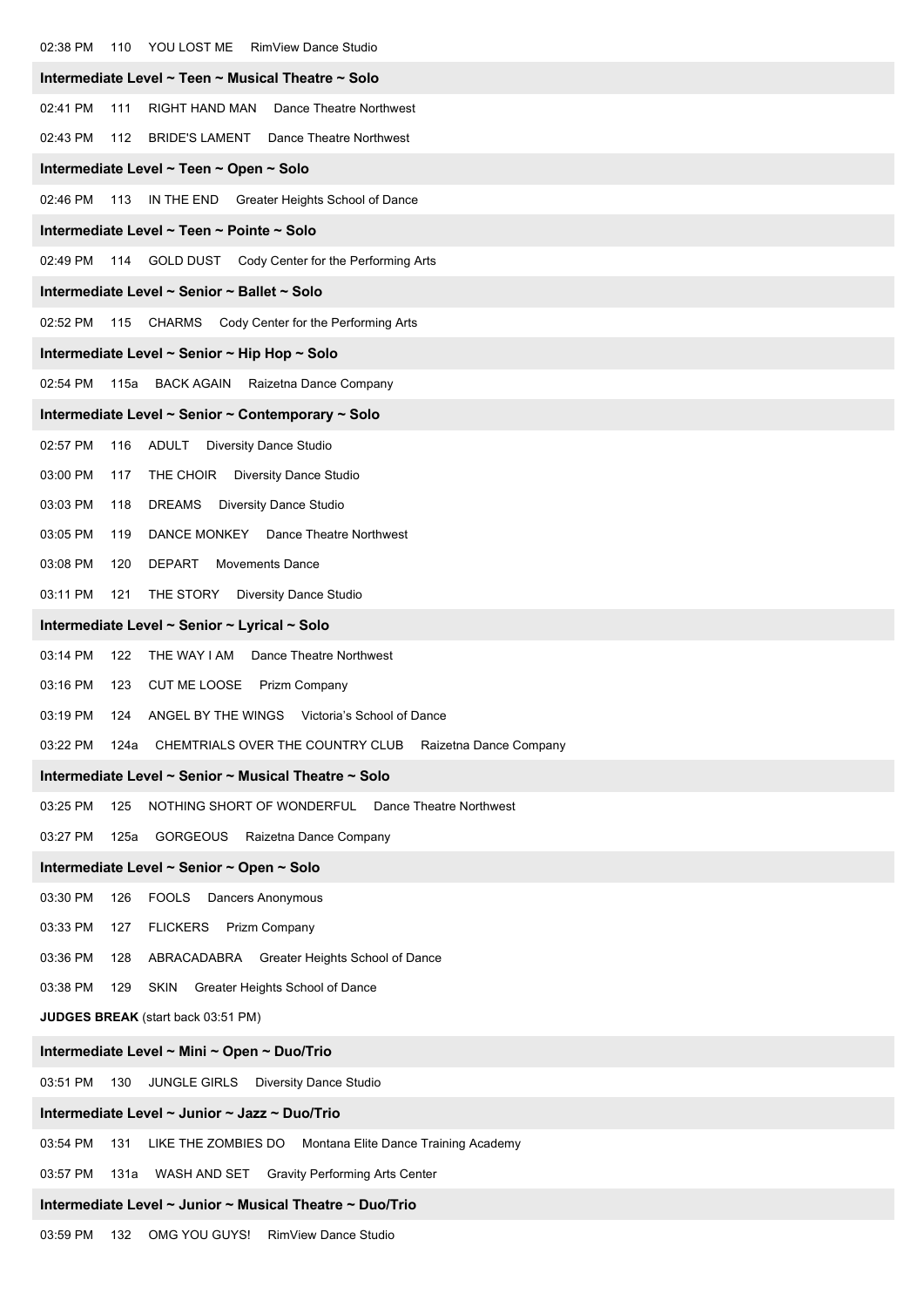| Intermediate Level ~ Teen ~ Lyrical ~ Small Group                        |  |  |  |
|--------------------------------------------------------------------------|--|--|--|
| 04:02 PM<br>133<br>JUST GIVE ME A REASON Greater Heights School of Dance |  |  |  |
| Intermediate Level ~ Junior ~ Modern ~ Small Group                       |  |  |  |
| 04:05 PM<br>134 PRETTY THINGS Diversity Dance Studio                     |  |  |  |
| Intermediate Level ~ Teen ~ Jazz ~ Duo/Trio                              |  |  |  |
| 04:08 PM<br>ESCAPADE Prizm Company<br>135                                |  |  |  |
| 04:11 PM<br>LET'S HEAR IT FOR THE BOYS Dance Theatre Northwest<br>136    |  |  |  |
| 04:14 PM<br>DO IT LIKE THIS Victoria's School of Dance<br>137            |  |  |  |
| Intermediate Level ~ Junior ~ Tap ~ Duo/Trio                             |  |  |  |
| 04:16 PM<br>138 WAKE ME UP BEFORE YOU GO GO! RimView Dance Studio        |  |  |  |
| Intermediate Level ~ Teen ~ Contemporary ~ Duo/Trio                      |  |  |  |
| 04:19 PM<br>139 ALL WE DO Diversity Dance Studio                         |  |  |  |
| Intermediate Level ~ Senior ~ Open ~ Duo/Trio                            |  |  |  |
| 04:22 PM<br>140 WORK Greater Heights School of Dance                     |  |  |  |
| Intermediate Level ~ Senior ~ Contemporary ~ Duo/Trio                    |  |  |  |
| 04:25 PM<br>SAINT<br>Dance Theatre Northwest<br>141                      |  |  |  |
| 04:27 PM<br>142 IT HAPPENED QUIET Prizm Company                          |  |  |  |
| Intermediate Level ~ Mini ~ Hip Hop ~ Small Group                        |  |  |  |
| 04:30 PM<br>143 POP LIFE<br><b>Diversity Dance Studio</b>                |  |  |  |
| Intermediate Level ~ Teen ~ Musical Theatre ~ Duo/Trio                   |  |  |  |
| 04:33 PM<br>IT'S TOUGH Dancers Anonymous<br>144                          |  |  |  |
| 04:36 PM<br>145<br>I'M NUMBER ONE Greater Heights School of Dance        |  |  |  |
| Intermediate Level ~ Junior ~ Jazz ~ Small Group                         |  |  |  |
| 04:39 PM<br><b>FIERCE</b><br>Diversity Dance Studio<br>146               |  |  |  |
| 04:42 PM<br>147 GUYS<br>Prizm Company                                    |  |  |  |
| Intermediate Level ~ Teen ~ Tap ~ Duo/Trio                               |  |  |  |
| 04:45 PM<br>148 FISHIES Cody Center for the Performing Arts              |  |  |  |
| Intermediate Level ~ Teen ~ Lyrical ~ Duo/Trio                           |  |  |  |
| 04:47 PM<br>HOLD ON Victoria's School of Dance<br>149                    |  |  |  |
| Intermediate Level ~ Mini ~ Lyrical ~ Small Group                        |  |  |  |
| 04:50 PM<br>PAINT ME IN YOUR SUNSHINE Diversity Dance Studio<br>150      |  |  |  |
| Intermediate Level ~ Junior ~ Pom Pons ~ Small Group                     |  |  |  |
| 04:53 PM<br>WE GOT THE BEAT<br>RimView Dance Studio<br>151               |  |  |  |
| Intermediate Level ~ Senior ~ Musical Theatre ~ Duo/Trio                 |  |  |  |
| 04:56 PM<br>Dance Theatre Northwest<br>JUST ONE DAY<br>152               |  |  |  |
| 04:59 PM<br>USE WHAT YOU GOT<br>Dance Theatre Northwest<br>153           |  |  |  |
| Intermediate Level ~ Junior ~ Lyrical ~ Small Group                      |  |  |  |
| 05:02 PM<br>FOREVER YOUNG Diversity Dance Studio<br>154                  |  |  |  |
| 05:05 PM<br>LOYAL BRAVE AND TRUE Prizm Company<br>155                    |  |  |  |
| Intermediate Level ~ Senior ~ Open ~ Duo/Trio                            |  |  |  |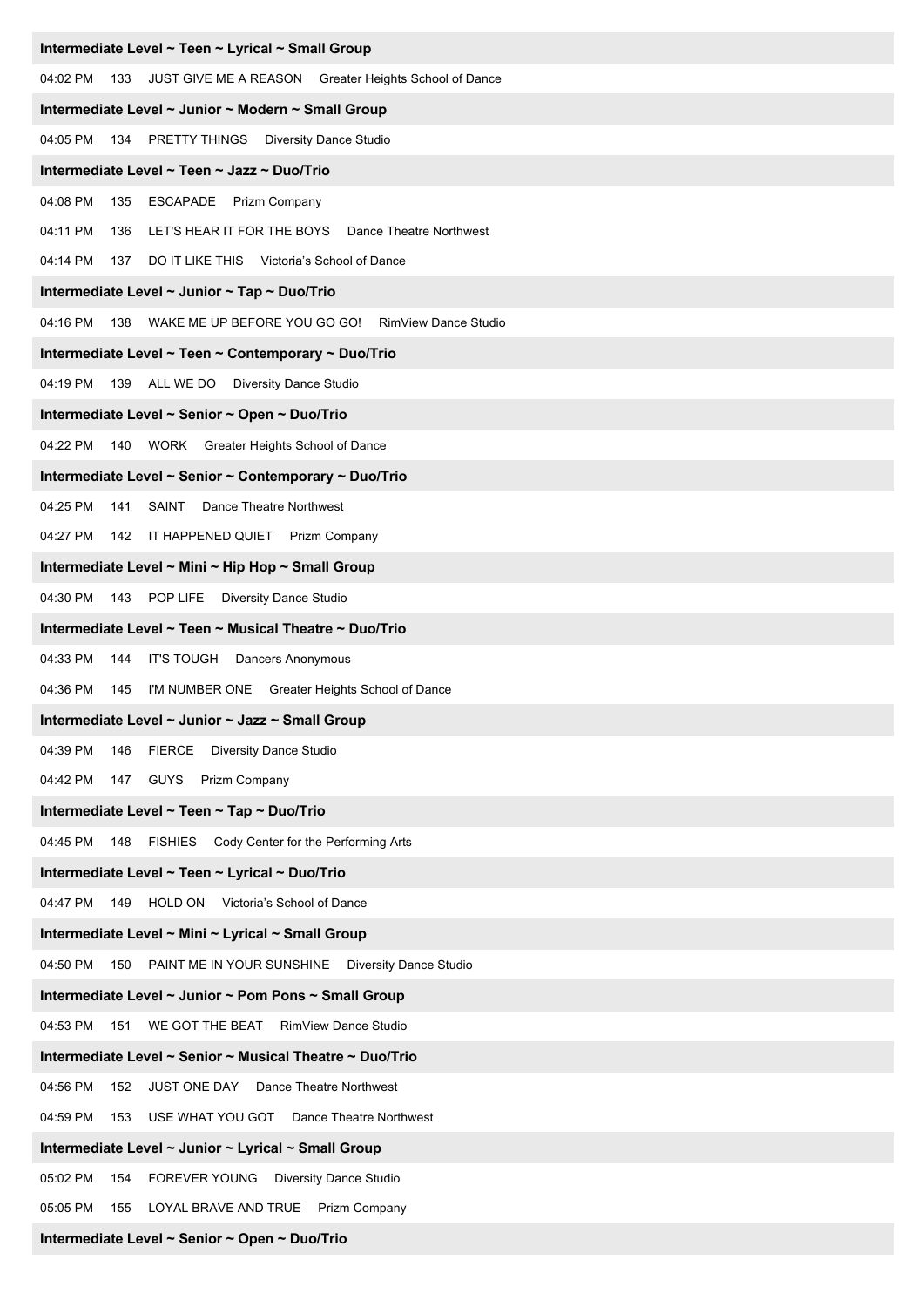#### 05:08 PM 156 RUBBER Greater Heights School of Dance

05:10 PM 157 MERRY HAPPY Dancers Anonymous

#### **Intermediate Level ~ Senior ~ Hip Hop ~ Duo/Trio**

05:13 PM 158 FRESH PRINCE OF BEL-AIR Prizm Company

#### **Intermediate Level ~ Mini ~ Jazz ~ Small Group**

05:16 PM 159 FABULOUS Diversity Dance Studio

## **Intermediate Level ~ Junior ~ Open ~ Small Group**

05:19 PM 160 MY BOYFRIENDS BACK RimView Dance Studio

#### **Intermediate Level ~ Junior ~ Hip Hop ~ Small Group**

05:22 PM 161 HIPOCALYPSE Diversity Dance Studio

## **Intermediate Level ~ Senior ~ Open ~ Small Group**

05:25 PM 162 BUTTERCUP Greater Heights School of Dance

#### **BREAK (PREPARE FOR AWARDS)...5:19PM-5:29PM**

**AWARDS ...5:29PM-6:29PM INTERMEDIATE SOLOS INTERMEDIATE DUO/TRIOS INTERMEDIATE SMALL GROUPS (MINI/JUNIOR)** 

#### **MASTER CLASS**

**MINI/JUNIOR...JAZZ TIME: 6:30PM-7:30PM**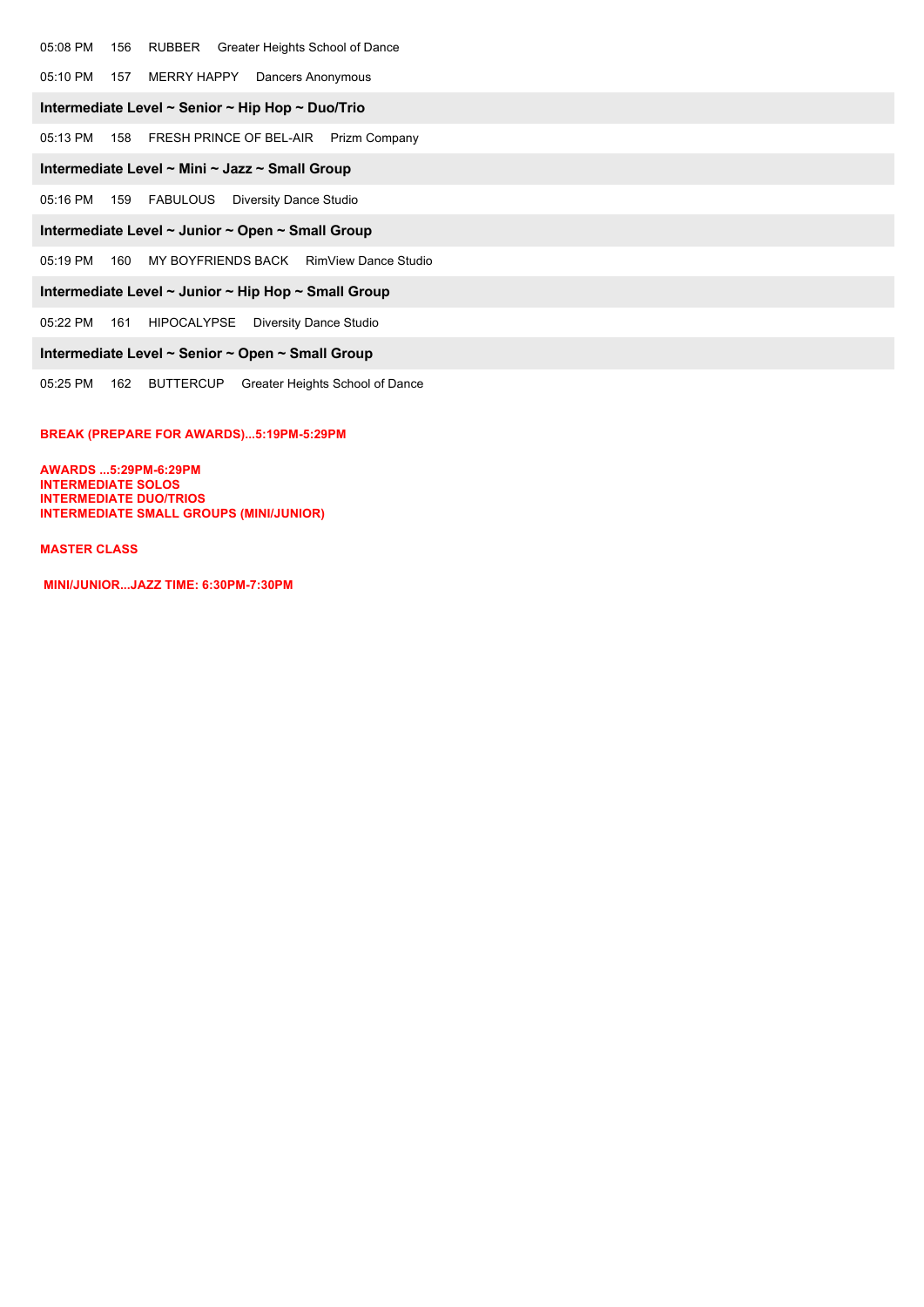# **AXIS Dance Competition Billings, Montana**

# **Sunday, April 10th**

# **Final Schedule**

| AXIS Level ~ Junior ~ Contemporary ~ Solo                                                       |  |  |  |  |
|-------------------------------------------------------------------------------------------------|--|--|--|--|
| 09:00 AM<br><b>DAUGHTER</b><br>Montana Elite Dance Training Academy<br>163                      |  |  |  |  |
| 09:02 AM<br>RUNAWAY<br>Montana Elite Dance Training Academy<br>164                              |  |  |  |  |
| 09:05 AM<br>OPHELIA<br><b>Diversity Dance Studio</b><br>165                                     |  |  |  |  |
| 09:08 AM<br><b>MEAN GIRLS</b><br><b>Diversity Dance Studio</b><br>166                           |  |  |  |  |
| AXIS Level ~ Mini ~ Lyrical ~ Solo                                                              |  |  |  |  |
| 09:11 AM<br>ONLY HOPE (Miss Title)<br>Montana Elite Dance Training Academy<br>167               |  |  |  |  |
| AXIS Level ~ Junior ~ Open ~ Solo                                                               |  |  |  |  |
| RimView Dance Studio<br>09:13 AM<br>HEARTBREAKER<br>168                                         |  |  |  |  |
| AXIS Level ~ Junior ~ Jazz ~ Solo                                                               |  |  |  |  |
| 09:16 AM<br>169<br>RAG DOLL Diversity Dance Studio                                              |  |  |  |  |
| 09:19 AM<br>STRUT (Miss Title)<br>Montana Elite Dance Training Academy<br>170                   |  |  |  |  |
| Montana Elite Dance Training Academy<br>09:22 AM<br>171<br>KILL THE LIGHTS (Miss Title)         |  |  |  |  |
| AXIS Level ~ Teen ~ Contemporary ~ Solo                                                         |  |  |  |  |
| 09:24 AM<br>FALL OVER Diversity Dance Studio<br>172                                             |  |  |  |  |
| 09:27 AM<br>RimView Dance Studio<br>173<br>SMOTHER (Miss Title)                                 |  |  |  |  |
| 09:30 AM<br>RUNAWAY<br><b>Diversity Dance Studio</b><br>174                                     |  |  |  |  |
| 09:33 AM<br>TO DIE FOR Diversity Dance Studio<br>175                                            |  |  |  |  |
| 09:35 AM<br>SILVER SPRINGS<br><b>Diversity Dance Studio</b><br>176                              |  |  |  |  |
| 09:38 AM<br>LET YOU KNOW<br>Diversity Dance Studio<br>177                                       |  |  |  |  |
| 09:41 AM<br>178<br>PEOPLE HELPING PEOPLE Montana Elite Dance Training Academy                   |  |  |  |  |
| 09:44 AM<br>FAKE PLASTIC TREES Diversity Dance Studio<br>179                                    |  |  |  |  |
| THE JOKE Diversity Dance Studio<br>09:46 AM<br>180                                              |  |  |  |  |
| AXIS Level ~ Teen ~ Jazz ~ Solo                                                                 |  |  |  |  |
| 09:49 AM<br>181<br>WELCOME TO VULF RECORDS (Miss Title)<br>Montana Elite Dance Training Academy |  |  |  |  |
| 09:52 AM<br>HEAVEN ON MY MIND<br>182<br>Montana Elite Dance Training Academy                    |  |  |  |  |
| AXIS Level ~ Teen ~ Lyrical ~ Solo                                                              |  |  |  |  |
| 09:55 AM<br>183<br><b>BETTER PLACE (Miss Title)</b><br>Montana Elite Dance Training Academy     |  |  |  |  |
| AXIS Level ~ Teen ~ Tap ~ Solo                                                                  |  |  |  |  |
| 09:57 AM<br><b>RAINDANCE (Miss Title)</b><br>RimView Dance Studio<br>184                        |  |  |  |  |
| AXIS Level ~ Teen ~ Modern ~ Solo                                                               |  |  |  |  |
| 10:00 AM<br>COME DOWN<br><b>Diversity Dance Studio</b><br>185                                   |  |  |  |  |
| AXIS Level ~ Teen ~ Musical Theatre ~ Solo                                                      |  |  |  |  |
| 10:03 AM<br>186<br><b>RIGHT HAND MAN</b><br>Montana Elite Dance Training Academy                |  |  |  |  |

## **ALL STAR TITLE INTERVIEW & IMPROV...10:06AM-10:26AM**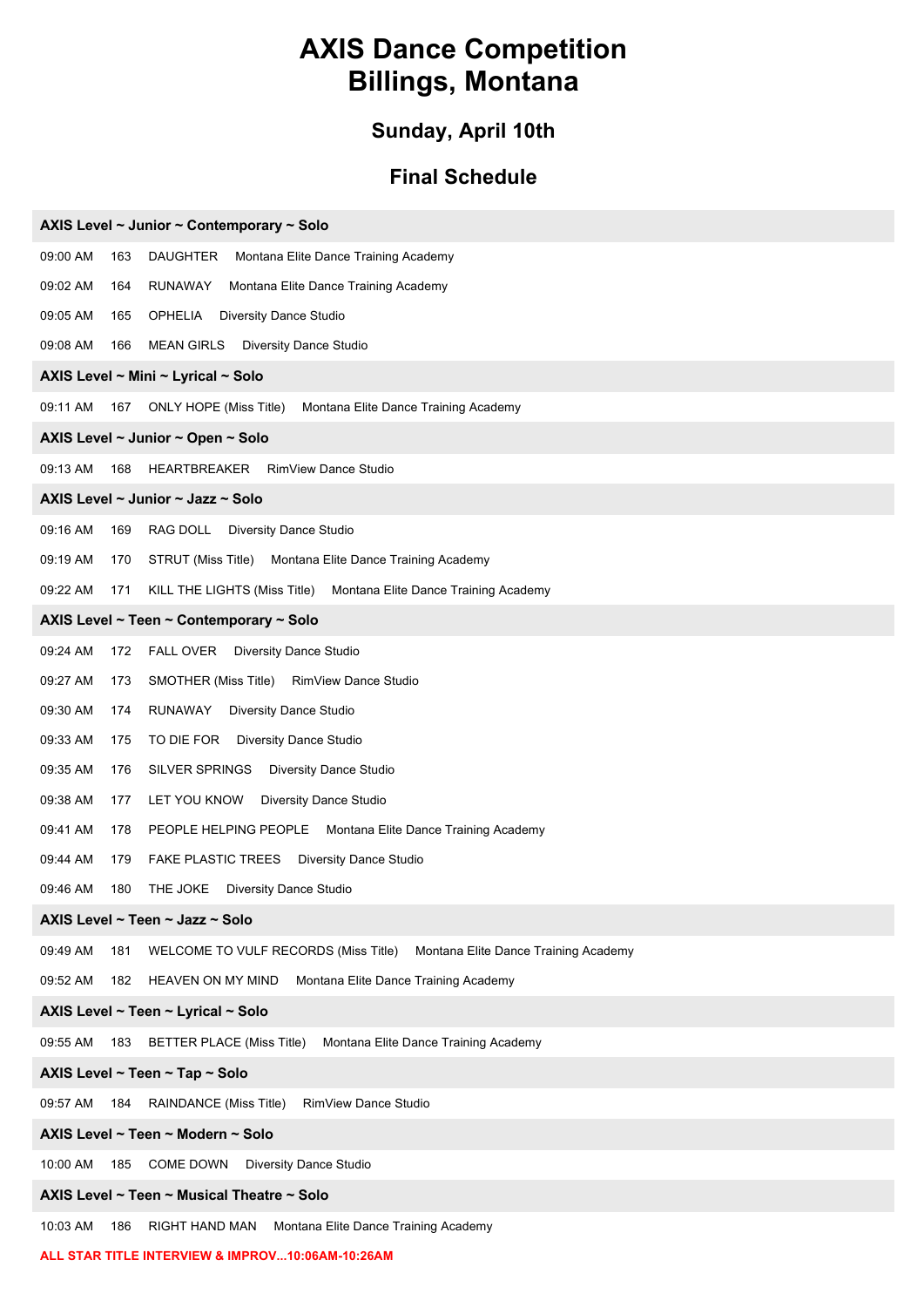# **MINI/JUNIOR/TEEN**

|                                           |      | AXIS Level ~ Senior ~ Pointe ~ Solo                                     |  |  |
|-------------------------------------------|------|-------------------------------------------------------------------------|--|--|
| 10:26 AM                                  | 187  | Montana Elite Dance Training Academy<br>SPEAKING FRENCH                 |  |  |
| AXIS Level ~ Senior ~ Contemporary ~ Solo |      |                                                                         |  |  |
| 10:28 AM                                  | 188  | <b>RimView Dance Studio</b><br>GOODBYE YELLOW BRICK ROAD                |  |  |
| 10:31 AM                                  | 189  | FALLING LIKE THE STARS (Mr. Title) Montana Elite Dance Training Academy |  |  |
| 10:34 AM                                  | 190  | SINNERS (Miss Title) Dancers Anonymous                                  |  |  |
| 10:37 AM                                  | 191  | WOULD THAT I RimView Dance Studio                                       |  |  |
| 10:39 AM                                  | 192  | A HA! DFy Dance Project                                                 |  |  |
| 10:42 AM                                  | 193  | THE BOTTOM DFy Dance Project                                            |  |  |
| 10:45 AM                                  | 194  | OH MY LOVE<br>DFy Dance Project                                         |  |  |
| 10:48 AM                                  | 195  | DESPERATE<br><b>Diversity Dance Studio</b>                              |  |  |
| 10:50 AM                                  | 196  | HOLD ON TO HAPPINESS Diversity Dance Studio                             |  |  |
| 10:53 AM                                  | 197  | PARALYZED<br>DFy Dance Project                                          |  |  |
| 10:56 AM                                  | 198  | YOU'RE SO VAIN Diversity Dance Studio                                   |  |  |
|                                           |      | AXIS Level ~ Senior ~ Hip Hop ~ Solo                                    |  |  |
| 10:59 AM                                  | 199  | YOU CAN'T STOP ME (Miss Title)<br>RimView Dance Studio                  |  |  |
| 11:01 AM                                  | 200  | <b>BREAK UP</b><br><b>RimView Dance Studio</b>                          |  |  |
|                                           |      | AXIS Level ~ Senior ~ Jazz ~ Solo                                       |  |  |
| 11:04 AM                                  | 201  | HARD ON YOURSELF (Miss Title)<br>Montana Elite Dance Training Academy   |  |  |
| 11:07 AM                                  | 202  | 24 KARAT MAGIC (Mr. Title)<br>Montana Elite Dance Training Academy      |  |  |
| 11:10 AM                                  | 203  | READY FREDDY? (Miss Title)<br>DFy Dance Project                         |  |  |
| 11:12 AM                                  | 204  | DO U WANNA DANCE WITH ME? (Miss Title) DFy Dance Project                |  |  |
| 11:15 AM                                  | 205  | ME AGAINST THE MUSIC Diversity Dance Studio                             |  |  |
| 11:18 AM                                  | 205a | HAUNTED HEART Gravity Performing Arts Center                            |  |  |
|                                           |      | AXIS Level ~ Senior ~ Lyrical ~ Solo                                    |  |  |
| 11:21 AM                                  | 206  | YOU LOST ME<br>Montana Elite Dance Training Academy                     |  |  |
| 11:23 AM                                  | 207  | HOLD ON ME DFy Dance Project                                            |  |  |
| 11:26 AM                                  | 208  | SO COLD DFy Dance Project                                               |  |  |
|                                           |      | AXIS Level ~ Senior ~ Tap ~ Solo                                        |  |  |
| 11:29 AM                                  | 210  | Montana Elite Dance Training Academy<br>SEPTEMBER                       |  |  |
|                                           |      | AXIS Level ~ Senior ~ Open ~ Solo                                       |  |  |
| 11:32 AM                                  | 211  | MELODIA<br>DFy Dance Project                                            |  |  |
| 11:34 AM                                  | 212  | THE VOW<br>DFy Dance Project                                            |  |  |
| 11:37 AM                                  | 213  | DON'T STOP ME NOW Diversity Dance Studio                                |  |  |
| AXIS Level ~ Adult ~ Contemporary ~ Solo  |      |                                                                         |  |  |
| 11:40 AM                                  | 214  | <b>FITZPLEASURE</b><br>RimView Dance Studio                             |  |  |

# **ALL STAR TITLE INTERVIEW & IMPROV...11:43AM-12:03PM**

# **SENIOR**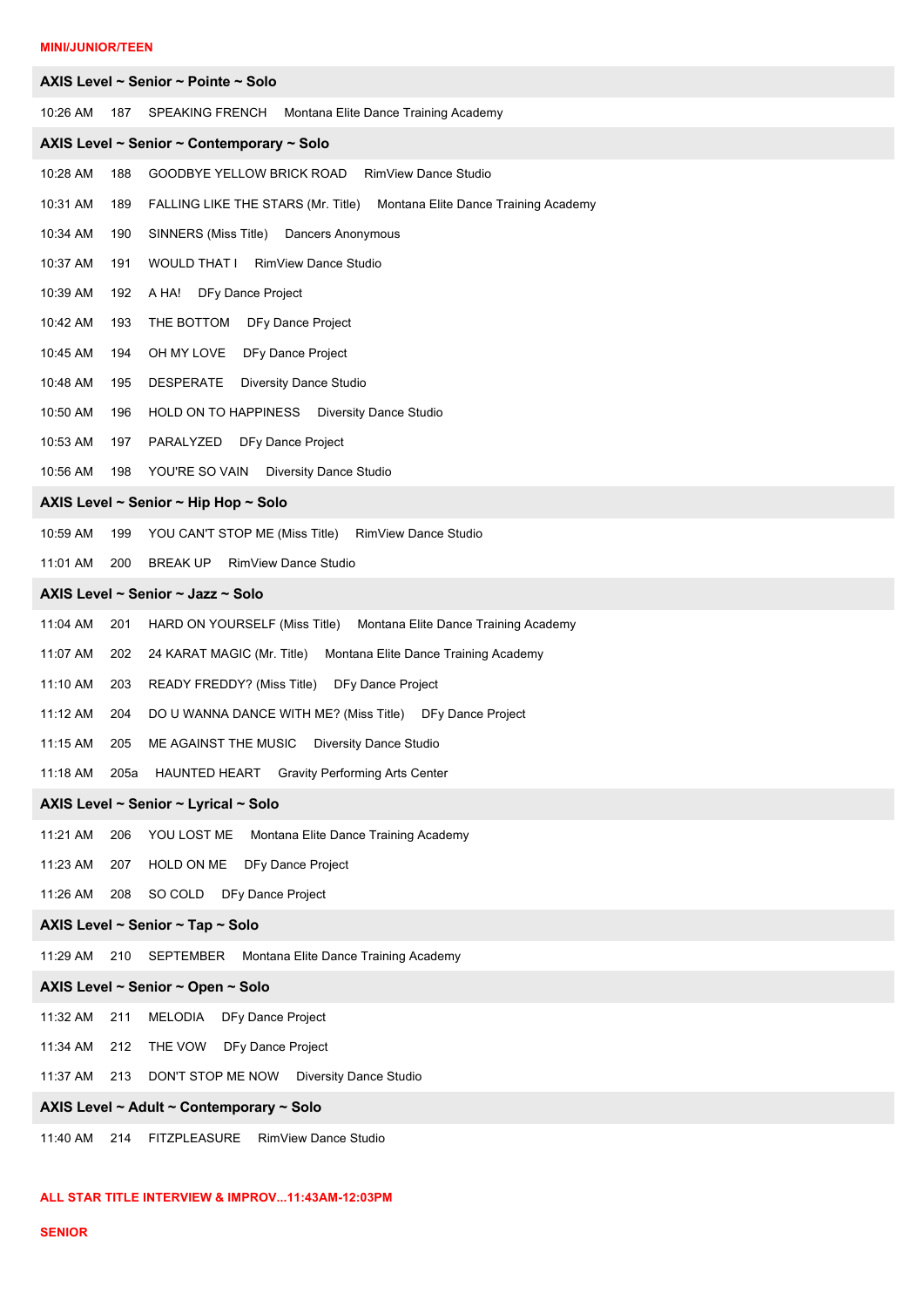#### **AXIS Level ~ Senior ~ Hip Hop ~ Duo/Trio**

12:03 PM 215 MIXTAPE RimView Dance Studio

## **AXIS Level ~ Teen ~ Contemporary ~ Duo/Trio**

12:05 PM 216 NORTH Montana Elite Dance Training Academy

#### **AXIS Level ~ Senior ~ Tap ~ Duo/Trio**

12:08 PM 217 ALEXANDER HAMILTON Montana Elite Dance Training Academy

#### **AXIS Level ~ Senior ~ Contemporary ~ Duo/Trio**

12:11 PM 218 GROWING PAINS Diversity Dance Studio

12:14 PM 219 WITHOUT YOU Montana Elite Dance Training Academy

12:16 PM 220 COME BACK UP DFy Dance Project

12:19 PM 221 ARSONISTS LULLBY RimView Dance Studio

#### **AXIS Level ~ Junior ~ Open ~ Duo/Trio**

12:22 PM 222 CURE FOR ME Diversity Dance Studio

#### **AXIS Level ~ Junior ~ Jazz ~ Duo/Trio**

12:25 PM 223 EMERGENCY Montana Elite Dance Training Academy

#### **BREAK (PREPARE FOR AWARDS)...12:27PM-12:37PM**

#### **AWARDS...12:37PM-1:17PM**

#### **AXIS SOLOS**

#### **AXIS DUO/TRIOS**

#### **ALL STAR TITLE (MINI/JUNIOR/TEEN/SENIOR)**

#### **AXIS Level ~ Senior ~ Lyrical ~ Small Group**

01:17 PM 224 THAT YEAR Diversity Dance Studio

#### **Intermediate Level ~ Junior ~ Open ~ Large Group**

01:20 PM 225 MASK GLOVES SOAP SCRUBS RimView Dance Studio

#### **Intermediate Level ~ Teen ~ Hip Hop ~ Small Group**

01:24 PM 226 TAKE IT BACK RimView Dance Studio

#### **Intermediate Level ~ Senior ~ Lyrical ~ Small Group**

01:27 PM 227 TIL IT HAPPENS TO YOU Greater Heights School of Dance

#### **AXIS Level ~ Junior ~ Jazz ~ Small Group**

01:30 PM 228 RIGHT ROUND Diversity Dance Studio

01:33 PM 229 BEAUTIFUL PEOPLE Montana Elite Dance Training Academy

#### **Intermediate Level ~ Senior ~ Contemporary ~ Small Group**

01:36 PM 230 COMING UP ONLY Diversity Dance Studio

## **Intermediate Level ~ Teen ~ Lyrical ~ Small Group**

01:39 PM 231 WALKING ON BROKEN GLASS Prizm Company

## **AXIS Level ~ Senior ~ Modern ~ Small Group**

01:42 PM 232 WASH Diversity Dance Studio

# **Intermediate Level ~ Teen ~ Contemporary ~ Small Group**

01:45 PM 233 US Cody Center for the Performing Arts

# **AXIS Level ~ Junior ~ Contemporary ~ Small Group**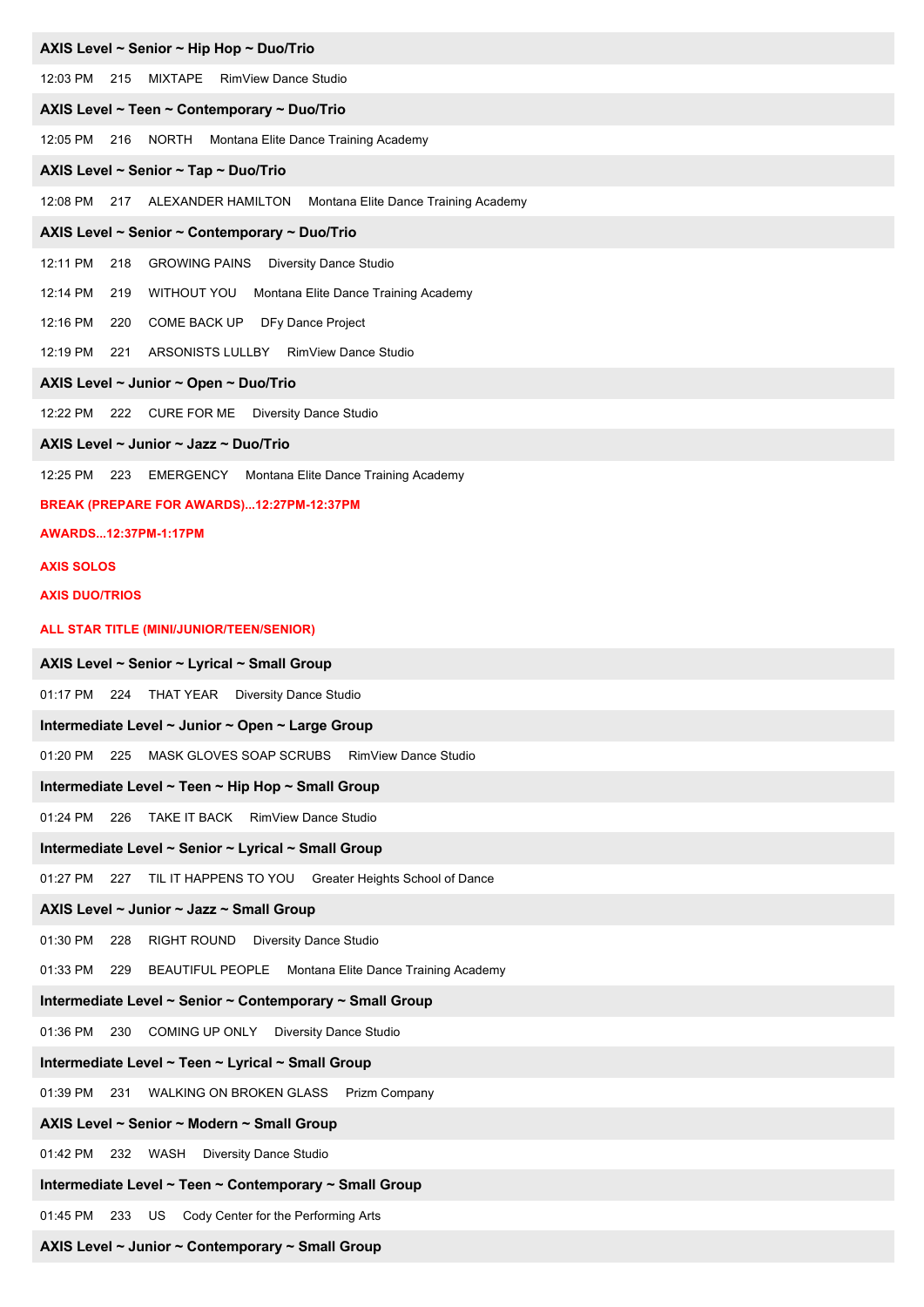| AXIS Level ~ Teen ~ Jazz ~ Small Group                                 |
|------------------------------------------------------------------------|
| 01:51 PM 235<br>THINK ABOUT IT Montana Elite Dance Training Academy    |
| AXIS Level ~ Senior ~ Hip Hop ~ Small Group                            |
| 01:54 PM 236 THRIFT SHOPPING DFy Dance Project                         |
| Intermediate Level ~ Teen ~ Lyrical ~ Small Group                      |
| 01:57 PM 237 WHO WANTS TO LIVE FOREVER RimView Dance Studio            |
| Intermediate Level ~ Teen ~ Hip Hop ~ Small Group                      |
| 02:00 PM 238 L.I.T Diversity Dance Studio                              |
| Intermediate Level ~ Junior ~ Lyrical ~ Large Group                    |
| 02:03 PM 239 WITH LOVE RimView Dance Studio                            |
| Intermediate Level ~ Junior ~ Jazz ~ Large Group                       |
| 02:07 PM<br>240<br>CAN'T TOUCH IT Montana Elite Dance Training Academy |
| AXIS Level ~ Senior ~ Jazz ~ Small Group                               |
| 02:11 PM 241 OH NAH YEAH Diversity Dance Studio                        |
| Intermediate Level ~ Teen ~ Tap ~ Small Group                          |
| 02:14 PM 242 DISTORTION Prizm Company                                  |
| AXIS Level $\sim$ Junior $\sim$ Tap $\sim$ Small Group                 |
| 02:17 PM 243 PUTTIN' ON THE RITZ Diversity Dance Studio                |
| Intermediate Level ~ Teen ~ Hip Hop ~ Small Group                      |
| 02:20 PM 244 OLD SCHOOL 2.0 RimView Dance Studio                       |
| Intermediate Level ~ Teen ~ Modern ~ Large Group                       |
| 02:23 PM 245 BLACK WATER LILIES Diversity Dance Studio                 |
| Intermediate Level ~ Junior ~ Tap ~ Large Group                        |
| 246 COTTON EYE JOE RimView Dance Studio<br>02:27 PM                    |
| AXIS Level ~ Senior ~ Open ~ Small Group                               |
| 02:31 PM 247 LOOK Diversity Dance Studio                               |
| AXIS Level ~ Senior ~ Jazz ~ Small Group                               |
| 02:34 PM 248 PLAY THAT SAX DFy Dance Project                           |
| AXIS Level ~ Junior ~ Open ~ Small Group                               |
| 02:37 PM 249<br>RELOAD DAT Diversity Dance Studio                      |
| Intermediate Level ~ Teen ~ Tap ~ Small Group                          |
| 02:40 PM<br>250<br>BOP TILL YOU DROP RimView Dance Studio              |
| Intermediate Level ~ Teen ~ Contemporary ~ Small Group                 |
| 02:43 PM 251 EARTH Diversity Dance Studio                              |
| Intermediate Level $\sim$ Junior $\sim$ Hip Hop $\sim$ Line            |
| WHOOMP THERE IT IS! RimView Dance Studio<br>02:46 PM<br>252            |
| AXIS Level ~ Senior ~ Musical Theatre ~ Small Group                    |
| 02:50 PM<br>253 I WILL SURVIVE Diversity Dance Studio                  |

**Intermediate Level ~ Teen ~ Jazz ~ Large Group**

01:48 PM 234 GRACIOUS Diversity Dance Studio